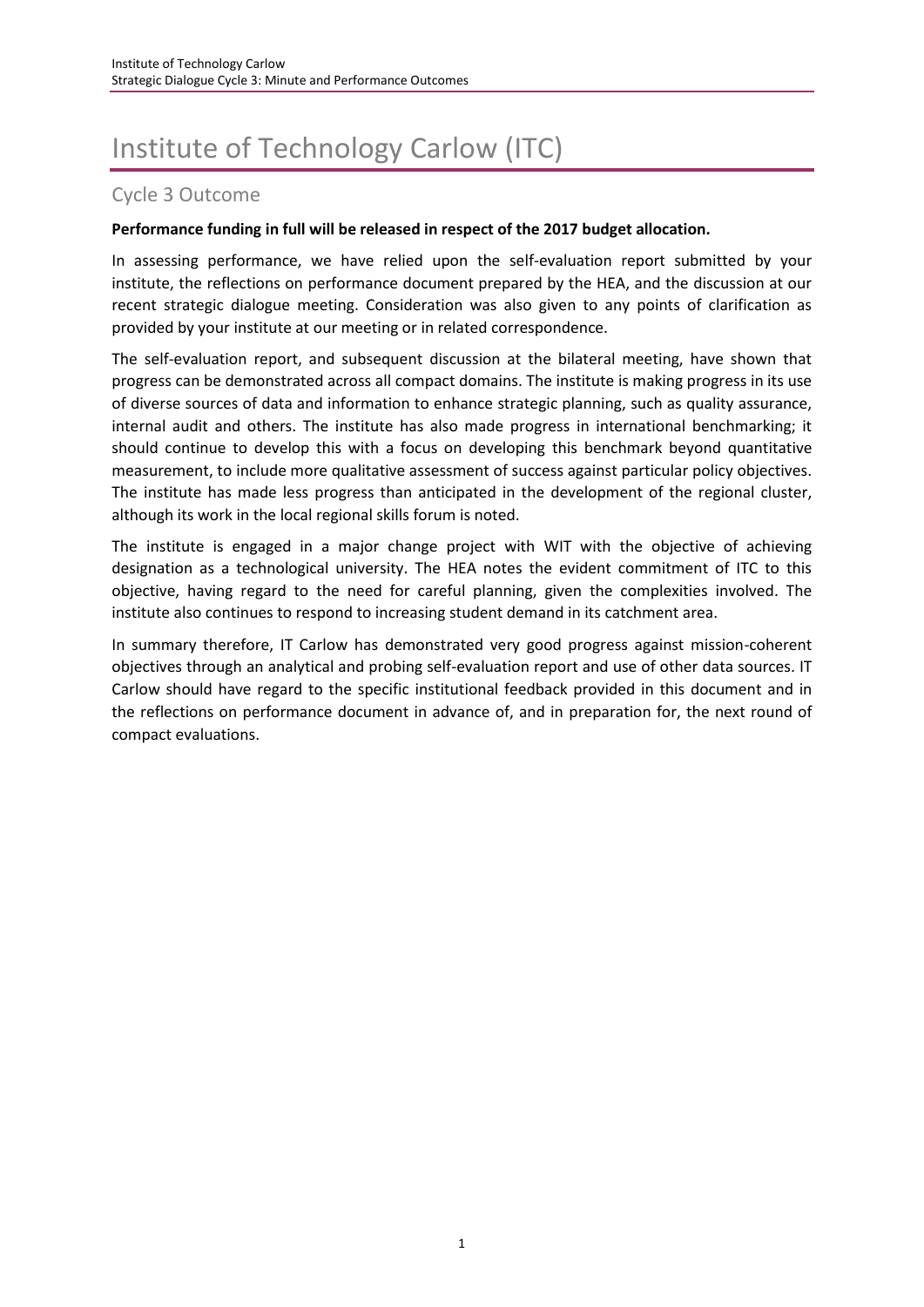# Minutes of Strategic Dialogue Cycle 3 bilateral meeting, 7 September 2016

# **In attendance**

Members of the Senior Management Team and HEA Executive, along with two external advisers (Mr George P. Pernsteiner and Mr John Randall), met with the institutional representatives as set out below. The meeting was chaired by HEA Interim Chief Executive, Dr Anne Looney. A process auditor was also present at the meeting.

# **ITC representatives**

- Dr Patricia Mulcahy, President
- Mr David Denieffe, Vice President for Academic Affairs
- **■** Mr Cormac O'Toole, Vice President for Corporate Affairs
- Mr Declan Doyle, Vice President for Development & Research
- Ms Maebh Maher, Head of Faculty of Business & Humanities

The HEA welcomed IT Carlow (ITC) to the meeting and gave an overview of the strategic dialogue process and the context in which it operates. ITC was commended on its strong progress and for its self-evaluation report that provides evidence of reflection on performance and identification of issues arising. The HEA is aware that all higher education institutions are operating in a challenging financial environment, while continuing to respond to increasing student demand. The system has demonstrated that it continues to provide high-quality higher education and to respond to national priorities. The HEA made the following observations on the institute's performance:

- The institute continues to make progress against the majority of the targets set out in its compact
- **.** The institute is closely engaged with and committed to the ongoing process for merging with WIT, with the aspiration of achieving TU status for the South East; the institute recognises the need to undertake this in a carefully planned fashion, having regard to the challenges inherent in such a complex task.
- **•** The institute uses processes such as quality assurance and external review effectively to assist in its own strategic planning and development.
- **•** The institute has sought to benchmark its performance against that of a range of other institutions; while this is welcome, the focus at present is only on quantitative benchmarks; the institute should seek opportunities to complement these with more qualitative and issuespecific approaches.
- **•** While there is evidence of some progress in respect of clustering, overall the progress is more limited than was expected originally.

The institute welcomed the opportunity to engage with the HEA on the compact and its broader strategic vision. It considers that it is delivering strong performance and is well-placed to develop further. It projects that the institute will continue to grow in response to student demand, to reach a level of c. 9,000 students in the coming years. The institute would welcome enhancement of its capacity to manage this growth, by, for example, the introduction of a borrowing framework. The institute also considers that there is an opportunity to significantly enhance educational and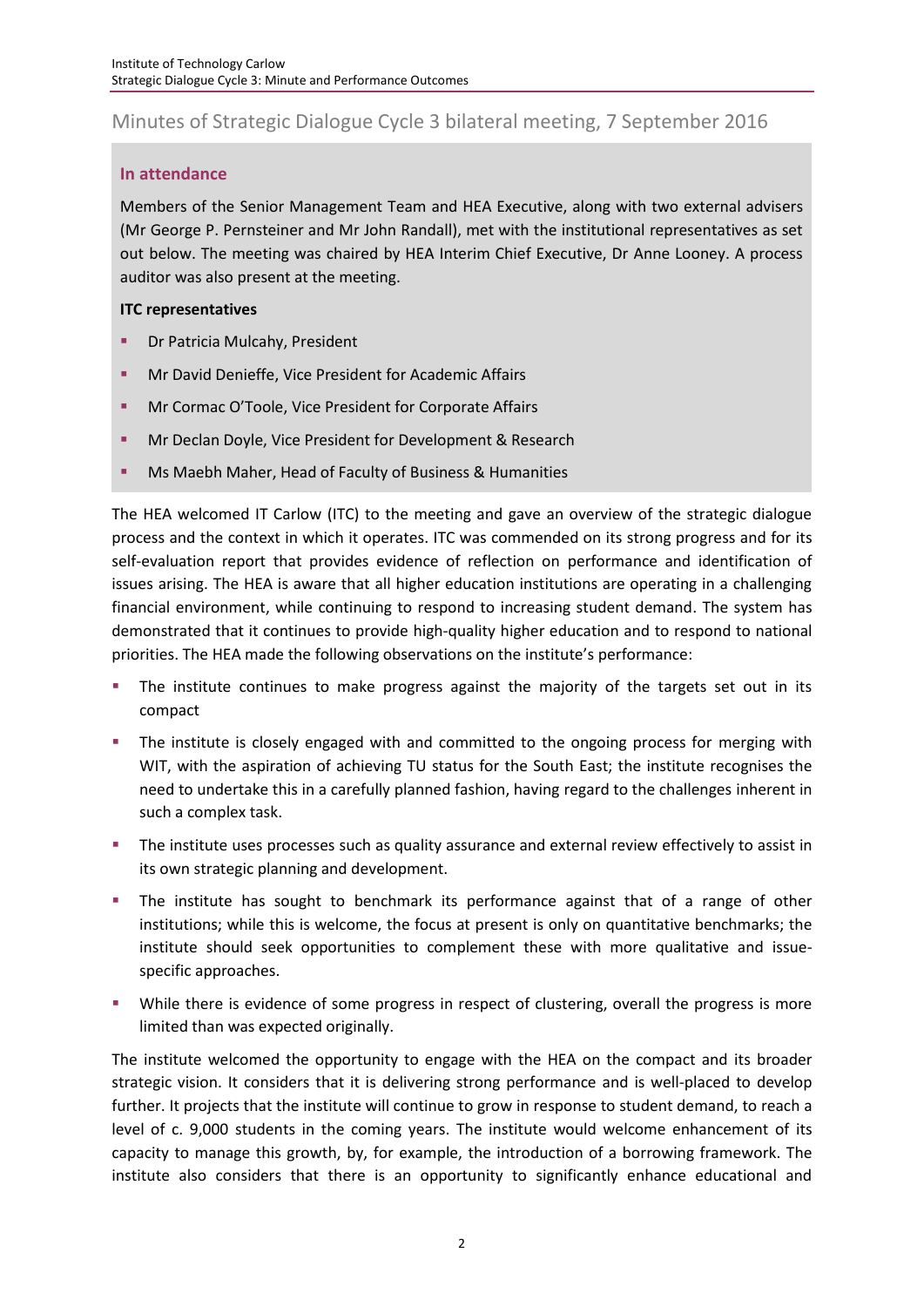research provision in the region through the realisation of its plans for creating a Technological University in conjunction with WIT, and is very committed to this project.

#### **Risk management**

The institute noted that the compact was underpinned by extensive layers of risk management and assessment. The institute uses processes such as quality assurance, financial reviews, and internal and external audits to inform both strategic planning and the associated necessary risk management. This helps the institute to manage its challenges, such as the work involved in the planned merger with WIT and development towards TU status.

# **Regional cluster**

The institute noted that there has been some good progress in respect of the cluster, and cited engagement with FE providers as an example. There is a particular focus on trying to address skills needs, and the institute has been an active participant in the local skills forum.

The wider cluster has been less successful, partly because of the geographic spread of the Southern cluster region. The institute considers that there is an opportunity to build on the work of the regional skills forum to progress the issue.

# **Transitions**

The institute has made progress to reduce its intake points from 30 to 24, and has introduced common entry for science and business, which has been well received by students. The institute is using the programmatic review process to consider further changes. It also pointed out its role as a multi-campus institution and the complication that this creates in moving to common entry – some of the other campuses provided specific denominated entry in response to particular student demands or needs.

# **Research and development**

The institute clarified that the PhD numbers identified in the compact do not match the official HEA figures. Whereas the compact figures reflect all students who have started a research course, the figures submitted to the HEA include only students who have undertaken certain initial work as part of their research programme. The institute is seeking to continue to grow these numbers in line with the compact objectives.

In terms of the objective for graduate school delivery, the institute has made ongoing progress over 2015, and still aims to establish a school jointly with WIT by the end of 2016.

# **Internationalisation and benchmarking**

The institute has benchmarked its performance against five IoTs and four UK institutions, to consider such issues as the relative numbers of undergraduates and postgraduates.

HEA noted that benchmarking could be extended to a range of more specific performance measures (such as access, retention, and student experience). The HEA also noted the predominance of domestic academic external examiners (90 per cent of external academics are drawn from Ireland), and suggested that the institute consider actively internationalising in this regard. There is also an opportunity to target those international institutions from whom peers might be drawn, and to use this as an alternative form of benchmarking of quality.